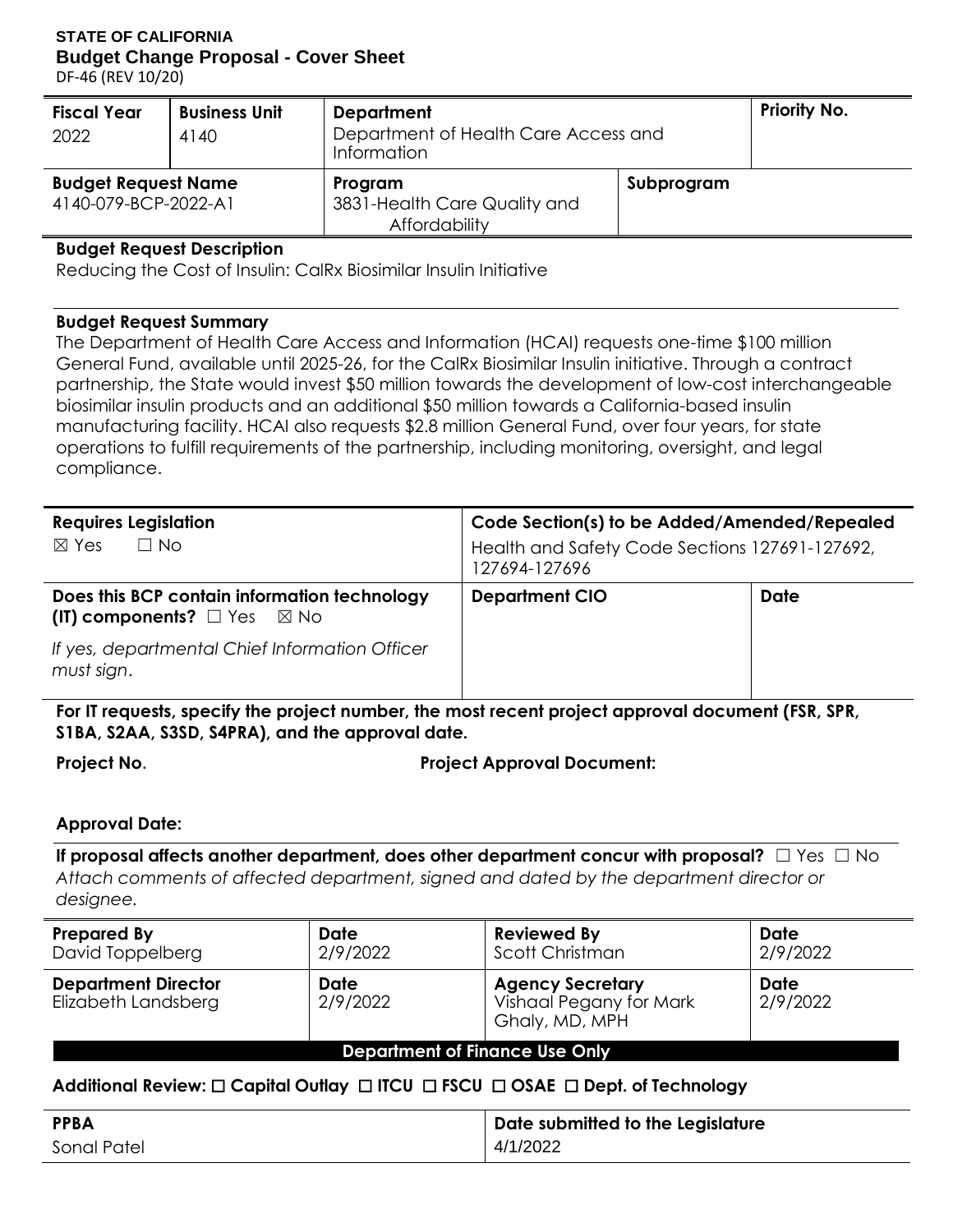## **A. Budget Request Summary**

HCAI requests one-time \$100 million General Fund, available until 2025-26, for the CalRx Biosimilar Insulin initiative. Through a contract partnership, the State would invest \$50 million towards the development of low-cost biosimilar insulin products, an additional \$50 million towards a California-based insulin manufacturing facility. HCAI also requests \$2.8 million General Fund, over four years, for state operations to fulfill requirements of the partnership, including monitoring, oversight, and legal compliance. The insulin products are expected to be widely available to Californians, through a variety of outlets.

#### **B. Background/History**

The insulin market has long epitomized the market failures that plague the pharmaceutical industry, such as excessively high barriers for new market entrants, exertion of market power, and leveraging of the legal-regulatory system to maintain market dominance. A recent bipartisan U.S. Senate Finance Committee investigation into insulin pricing found that insulin manufacturers and pharmacy benefits managers (PBMs) work in tandem and respond to incentives to keep insulin prices high and rising. The Committee's report described the dynamic between the two industries as follows:

"Higher list price increases the dollar value of rebates, discounts, and other fees that a manufacturer can offer to a PBM and health plans, which are based on a percentage of the list price… PBMs have an incentive for manufacturers to keep list prices high, since the rebates, discounts, and fees PBMs negotiate are based on a percentage of a drug's list price—and PBMs retain at least a portion of what they negotiate… [T]he investigation found instances in which insulin manufacturers were dissuaded from setting lower list prices for their products, which would have likely lowered out-of-pocket costs for patients, due to concerns that PBMs and health plans would react negatively.1"

As the U.S. Senate Finance Committee's report found, hyper-consolidation along the insulin supply chain and dysfunctional incentive structures have essentially constrained the insulin market of any opportunity for true competition. As a result, both list (also known as wholesale acquisition cost or WAC) and net prices for insulin have risen dramatically over the last decade.<sup>2</sup>

The downstream impacts of the market failure for affordable insulins impacts California and its residents directly. Based on national data, as many as 1 in 4 diabetics cannot afford their insulin, and thus ration or have ceased taking insulin altogether. Affordable insulin is critical for black, brown, and lower income Americans as they are much more likely to have severe diabetes-related complications, such as renal disease and amputations.

Other efforts to reform insulin pricing have been limited in their effectiveness in addressing structural issues in the market for insulins. The federal Biologics Price Competition and Innovation Act (BCPIA), for instance, has not yet delivered on its promise of low-cost biosimilars for drugs like insulin. Under the framework, biosimilar insulins are treated like branded products, which has resulted in manufacturers engaging in the same tactics of charging of high list prices and rebates to lock-in market share. The only recently approved biosimilar insulin, Semglee, carries a list price of \$269.38 per vial, which is only \$14 cheaper than its chief competitor, Lantus (for a five-pen pack, the list price for Semglee is \$404.04 compared to \$425.31 for Lantus).<sup>3</sup> The proposed federal Build Back Better legislation calls for a \$35 monthly cap on out-of-pocket (OOP) costs for Medicare Part D and commercially insured enrollees only. While the \$35 monthly cap provides predictability in consumer OOP costs for eligible enrollees, the federal proposal would not lower the actual price paid for insulin and would not benefit uninsured consumers.

 $\overline{a}$ 

<sup>1</sup> Senators Charles Grassley and Ron Wyden, "Insulin: Examining the Factors Driving the Rising Cost of a Century Old Drug," United States Senate Finance Committee, [https://www.finance.senate.gov/imo/media/doc/Grassley-](https://www.finance.senate.gov/imo/media/doc/Grassley-Wyden%20Insulin%20Report%20(FINAL%201).pdf)[Wyden%20Insulin%20Report%20\(FINAL%201\).pdf](https://www.finance.senate.gov/imo/media/doc/Grassley-Wyden%20Insulin%20Report%20(FINAL%201).pdf)

<sup>2</sup> Ibid. Grassley and Wyden

<sup>3</sup> Bob Herman, "the new generic insulin isn't as cheap as you thought," Axios (17 Nov. 2021).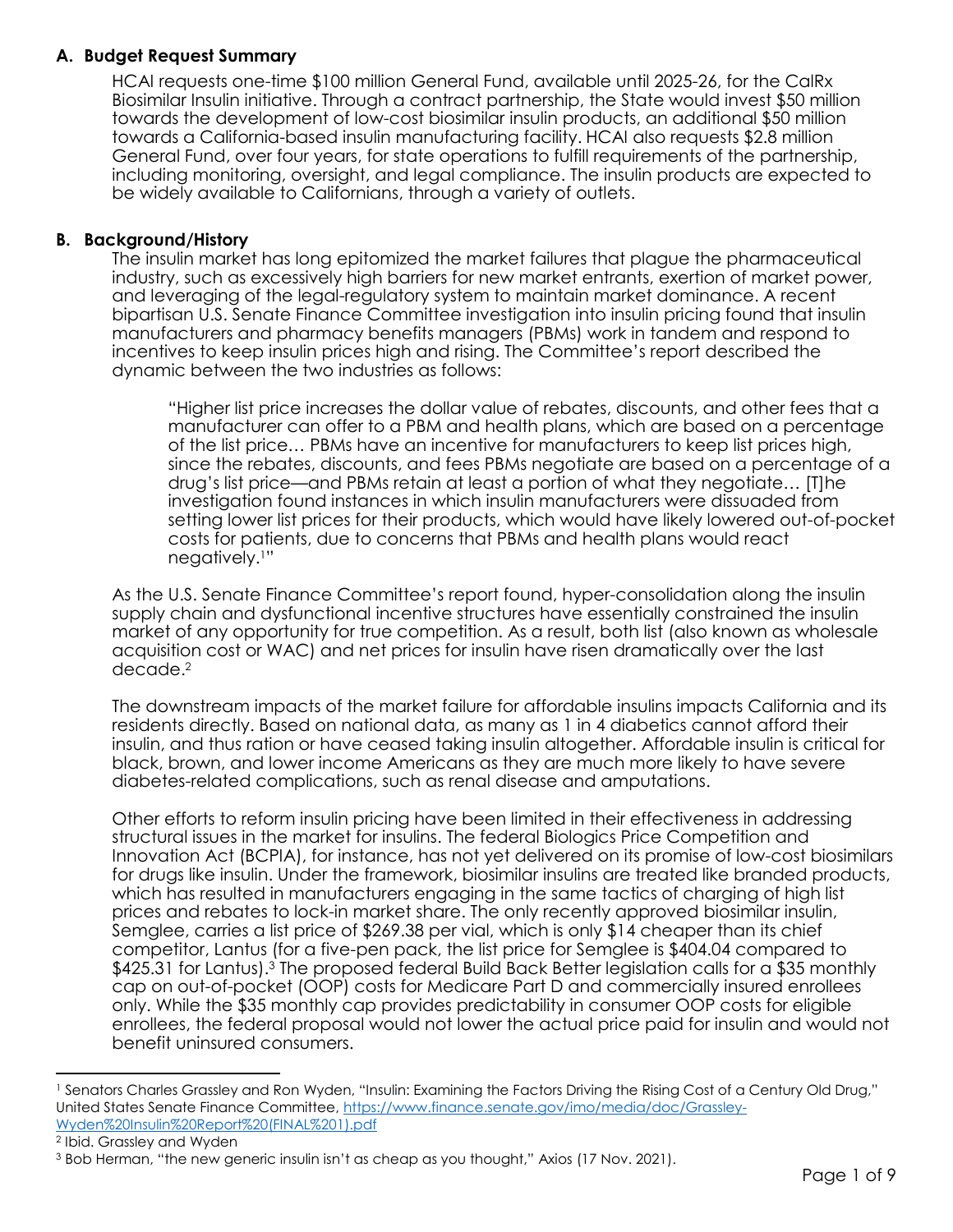# **C. State Level Consideration**

This proposal will provide the resources necessary to advance implementation of the California Affordable Drug Manufacturing Act (Chapter 207, Statutes of 2020 [SB 852]). SB 852 authorizes California Health and Human Services Agency (CalHHS) to enter into generic drug manufacturing partnerships on behalf of the State, including the production of at least one form of insulin, provided that a viable pathway for manufacturing a more affordable form of insulin exists.<sup>4</sup> In compliance with SB 852, CalRx has conducted market research examining several factors (including time for drug development, time to market entry, total partnership costs, distributional costs, minimum purchasing requirements, proven expertise in development and manufacturing, public health alignment, and economic development opportunities for the State) and has determined that a contract manufacturing partnership is the most viable pathway to accomplish the Legislature's mandate for producing biosimilar insulin at transparent, low prices without any rebates, other than those required by federal law.<sup>5</sup> In assessing target medications for generic manufacturing, CalRx has also fully considered the SB 17 reports and spend/utilization data from Medi-Cal, DGS, CalPERS, and Covered California, as required by SB 852. 6

The resources in this budget request would also address Executive Order N-01-19, which described the State's spending on prescription drugs as increasing at an "unsustainable rate, constituting a substantial fiscal drain" on government budgets, small businesses, families, and individuals who need lifesaving drugs. Bringing a low-cost insulin to market reflects the Governor's priorities to lower prescription drug and health care costs for all California families and move California closer to the goal of health care for all. Given the scale of the affordability crisis for insulin, state-led generic manufacturing of affordable insulins will provide relief for millions of diabetics and generate system wide savings and advance the State's ability to address the disparities in outcomes amongst those with diabetes.

#### **D. Justification**

CalRx enables California to manufacture generic drugs in highly concentrated, low competition drug markets. CalRx has the potential to become a "Producer of Last Resort," remedying drug shortages and addressing what researchers have described as oligopolistic market structures and other market failures that plague the pharmaceutical industry. Under this proposal, CalRx would identify a partner to bring to market low-cost interchangeable biosimilar insulins with the goal of providing Californians with access to insulin products that are a fraction of the \$300 per vial prices charged by insulin manufacturers in the United States. Injecting such steep price competition in the market would ease the financial burden for millions of diabetics in the State.

This proposal will use \$50 million in funding to enter into a partnership with a contract manufacturer to develop and bring to market interchangeable biosimilar insulin products in both vial and pen form. The potential market for these biosimilar insulin products will be substantial for consumers. CalRx biosimilar insulin products will likely be widely available through a variety of major outlets, generating significant system wide savings. Many Californians, such as the uninsured, underinsured, and those with high deductible plans, are exposed to high list prices, and would benefit enormously from broadly available low-cost insulin. In the long run, all consumers would also benefit if the branded insulin manufacturers lower their prices in response to the entry of a low-cost option.

While patients with good insurance coverage may pay very little cost-sharing for their insulin, many diabetics do not fall into this category, or are at risk of paying high out-of-pocket costs during coverage disruptions, such as unemployment or aging out of dependent coverage. Uninsured or underinsured diabetics (often due to enrollment in plans with high deductibles)

 $\overline{\phantom{a}}$ <sup>4</sup> 127693(c)(2)

<sup>5</sup> 127693(b)(4)

<sup>6</sup> 127693(c)(1)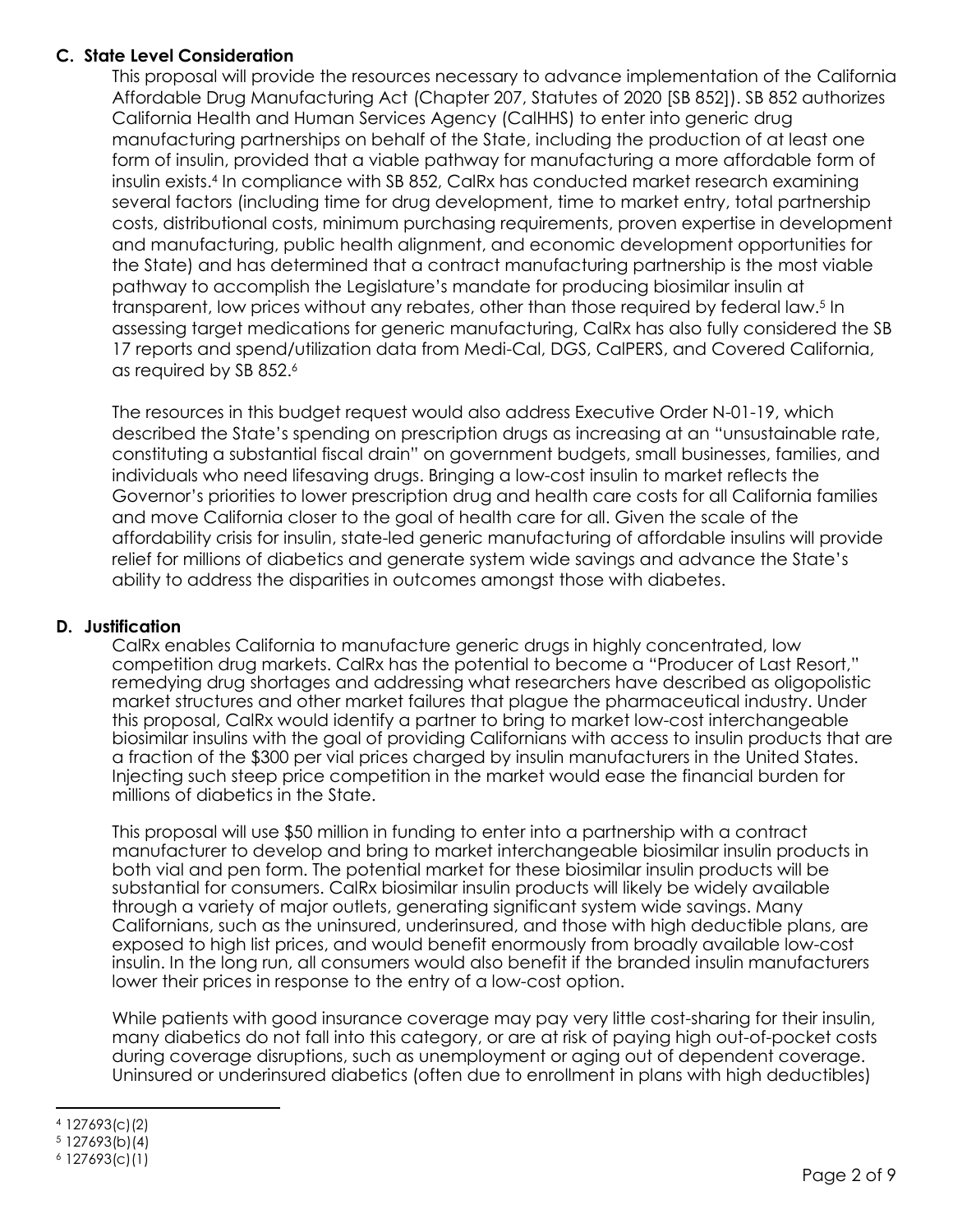oftentimes must pay the list (WAC) price for their insulin, spending thousands of dollars per year to afford their lifesaving medications. Even diabetics with moderate deductible plans, such as individual market enrollees in Bronze level plans, still spend substantial sums for their insulin.

Some industry observers may point to Patient Assistance Programs (PAPs) as a solution for lowincome uninsured or underinsured patients. PAPs are manufacturer-funded programs that pay all or nearly-all of the prescription cost for qualifying patients. Patients typically apply directly to the drug manufacturer for assistance. In practice, though, patients applying for PAPs face strict eligibility and qualification criteria, including, but not limited to, income limits, rules for qualification, application processes, and program duration, that can be opaque for patients.

Beyond their potential for inaccessibility and unreliability, PAPs are problematic for economic reasons. As one health economist described it, "Assistance programs are a triple boon for manufacturers: they increase demand, allow companies to charge higher [list and net] prices [for non-PAP patients], and provide public-relations benefits."<sup>7</sup> Importantly, PAPs are not charitable programs by drug manufacturers; the final price of a drug actually "bakes in" the operating costs of PAPs. Many manufacturers strategically use these programs as part of their negotiations with PBMs and insurers.<sup>8</sup> The federal government has even warned manufacturers that PAPs may violate the Anti-Kickback Statute.<sup>9</sup> These ongoing issues have led some industry observers to label patient assistance programs as "shams" that only worsen the crisis of drug affordability.<sup>10</sup> Due to these issues, PAPs are unlikely to be a scalable solution for the financial burden of prescription drugs.

This proposal also includes an additional \$50 million for the construction of an insulin manufacturing facility based in California. CalHHS will partner with the Governor's Office of Business and Economic Development (GO-Biz), leveraging its expertise in business investment services such as site review, permit assistance, and other related activities. CalHHS will lean on GO-Biz's expertise to mitigate risk and properly execute the proposed manufacturing facility, if CalRx proceeds with this component of the project.

Development of this facility may spur economic development and create highly technical positions for Californians, thus expanding skilled employment in the State. Furthermore, it will support and strengthen insulin supply chains within the State. The location of the Californiabased insulin manufacturing facility would be jointly determined by the State and the contract manufacturer.

In addition to the consumer savings associated with low-priced CalRx biosimilar insulins, the State seeks the following benefits as part of a potential biosimilar insulin partnership:

- **Priority Access:** California will have priority of supply, so that the state's volume needs are met. However, no minimum volume commitment would apply to the state.
- **Branding:** CalRx insulin products sold within California will be labeled with Californiarelated branding, such as the logo with a California Golden Bear, or verbiage, such as "CalRx Insulin" or "CalRx Insulin – Brought to you by the State of California." As a highly utilized drug, this labeling will create brand awareness among stakeholder and grassroots supporters, as well as demonstrate the State's commitment to providing lowcost prescription drugs.

l <sup>7</sup> David Howard, "Drug Companies' Patient-Assistance Programs — Helping Patients or Profits?" New England Journal of Medicine, Perspective, July 2014. [https://www.nejm.org/doi/pdf/10.1056/NEJMp1401658;](https://www.nejm.org/doi/pdf/10.1056/NEJMp1401658) and

Curis Haas et. Al, "Patient Assistance Programs: The good, the bad, and the ugly," Pharmacy Times/American Journal of Pharmacy Benefits," 2020. [https://www.pharmacytimes.com/view/patient-assistance-programs-the-good-the-bad-and-the](https://www.pharmacytimes.com/view/patient-assistance-programs-the-good-the-bad-and-the-ugly)[ugly](https://www.pharmacytimes.com/view/patient-assistance-programs-the-good-the-bad-and-the-ugly)

<sup>9</sup> [https://www.modernhealthcare.com/article/20150307/MAGAZINE/303079980/lifesavers-or-kickbacks-critics-say-patient](https://www.modernhealthcare.com/article/20150307/MAGAZINE/303079980/lifesavers-or-kickbacks-critics-say-patient-assistance-programs-help-keep-drug-prices-high)[assistance-programs-help-keep-drug-prices-high](https://www.modernhealthcare.com/article/20150307/MAGAZINE/303079980/lifesavers-or-kickbacks-critics-say-patient-assistance-programs-help-keep-drug-prices-high)

<sup>&</sup>lt;sup>10</sup> Michael Hiltzik, "Why Big Pharma's patient-assistance programs are a sham," LA Times 2015.

<https://www.latimes.com/business/hiltzik/la-fi-mh-pharma-s-sham-patient-assistance-programs-20150925-column.html>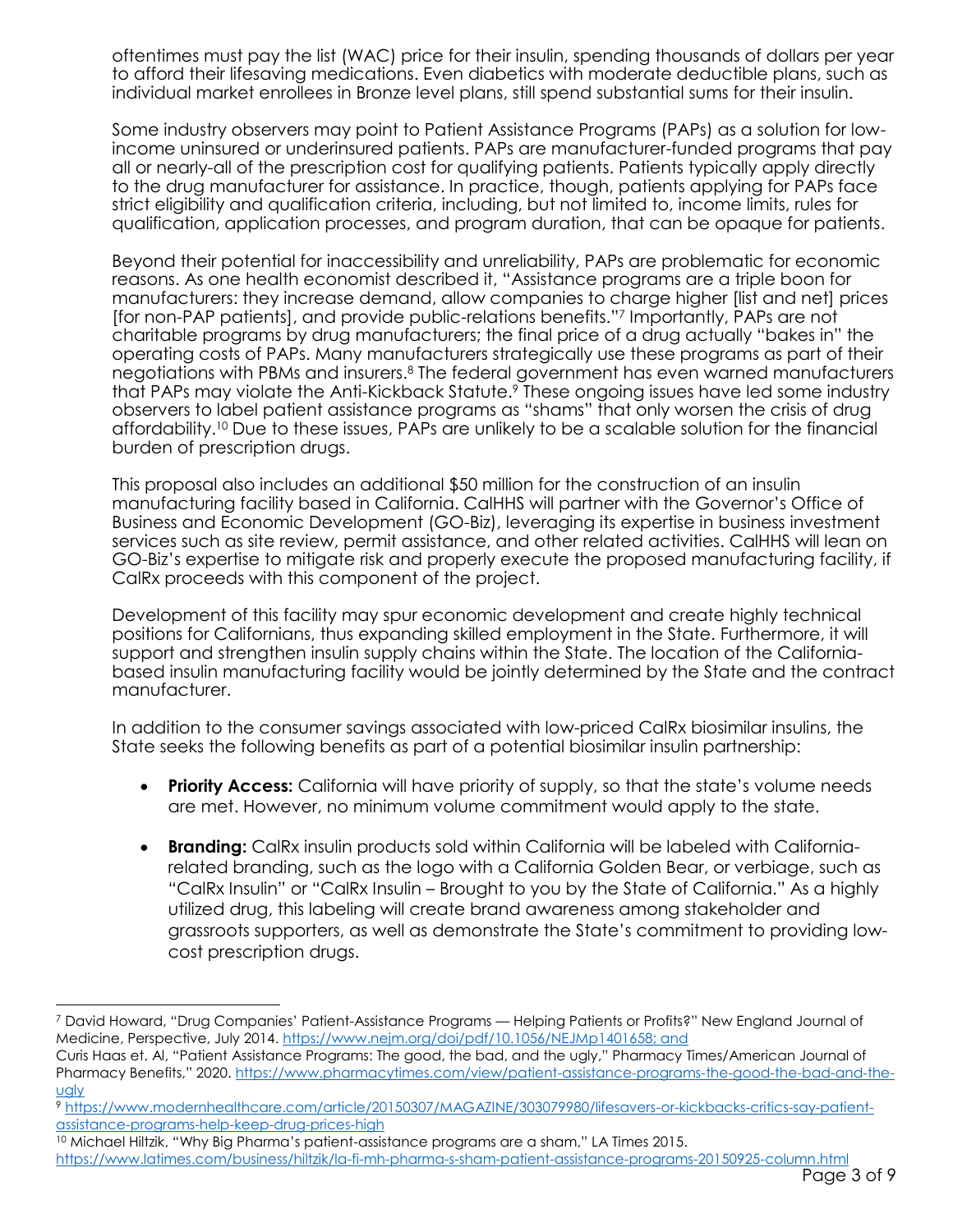**Low-Cost Implementation:** Compared to direct manufacturing**,** partnerships in contract manufacturing are likely the lowest cost and most feasible option for the State to bring affordable biosimilar insulin products to market. The contract manufacturer will be responsible for product roll-out and distribution, so that the products are widely available to Californians, through a variety of retailers, pharmacies, and other outlets, as well as mail order pharmacy.

The total funds the State is providing for drug development, manufacturing and distribution is fair and reasonable because it is consistent with independent estimates for biosimilar insulin product development. A U.S. Federal Trade Commission report on the emerging biosimilar insulin market estimated that the cost of bringing a biosimilar product to market (development, capital expenditure and regulatory costs) at \$100–200 million in markets such as the  $U.S.<sup>11</sup>$ 

To quickly effectuate an agreement with the contract manufacturer, statutory changes are also proposed that would provide contract exemption authority for HCAI, the implementing department for CalRx.

# *State Operations Administrative Resources*

The resource requirements are new business functions and require state operations resources as well as expert consultation and technical assistance for planning, implementation, and ongoing operations. The request of \$700,000 each year, for four fiscal years, will support the following resources:

- Staff Services Manager I (Specialist) to perform all contract support activities including but not limited to drafting the contract, contract negotiation functions, and compliance with contract deliverables.
- Attorney IV to serve as the legal expert and monitor corporate governance, advise on contractual compliance, and review and advise on contract amendments.
- Pharmacy Program Consultant to serve as the subject matter expert to advise the CalRx program; assess and analyze pharmaceutical data and information necessary for oversight of contract deliverables; research, analyze, and prepare various reports to inform ongoing program priorities and feasibility of prescription drug development considerations.

#### **E. Outcomes and Accountability**

 $\overline{a}$ 

CalRx has developed a number of tools to maintain accountability for this project. Contracting language will allow the State to monitor its investment and provide transparency for effective monitoring and oversight of this partnership. The State will also mitigate risk through gated payments contract milestones are achieved.

<sup>11</sup> Federal Trade Commission Report. 2009. Emerging health care issues: follow-on biologic drug competition. Available a[t](https://www.ftc.gov/reports/emerging-health-care-issues-follow-biologic-drug-competition-federal-trade-commission-report) [https://www.ftc.gov/reports/emerging-health-care-issues-follow-biologic-drug-competition-federal-trade-commission](https://www.ftc.gov/reports/emerging-health-care-issues-follow-biologic-drug-competition-federal-trade-commission-report)[report.](https://www.ftc.gov/reports/emerging-health-care-issues-follow-biologic-drug-competition-federal-trade-commission-report) Note: these estimates for follow-on biologics (i.e., biosimilars) costs are likely to be somewhat dated due to inflation since 2009. Costs for biosimilar development have also decreased somewhat in the last decade due to clarifying guidelines from the FDA and the BCPIA legislation.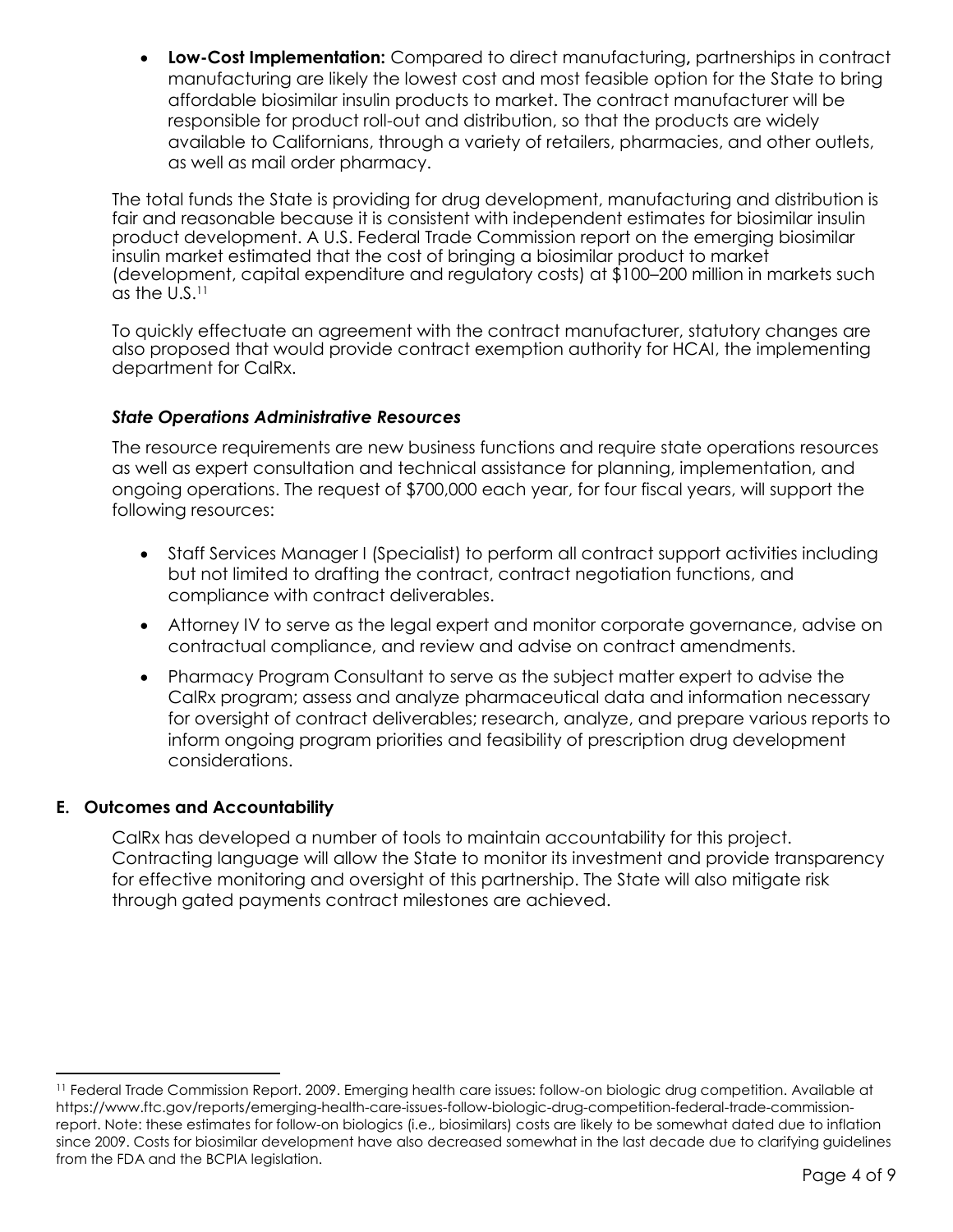## **F. Analysis of All Feasible Alternatives**

CalRx has examined all three options below for development and manufacturing of biosimilar insulin products and recommends the first alternative.

## **Alternative 1: Contract Manufacturing for Biosimilar Insulin Development**

As described in the proposal, CalRx would partner with a contract manufacturer to develop biosimilar products in both vial and pen form. \$50 million would fund drug development and an additional \$50 million fund the construction of an insulin manufacturing facility in California.

## **Pros:**

- Savings to the uninsured, underinsured, and those with high deductible plans, as these consumers are exposed to high list prices, as well as to health plans who can obtain a lower price than net prices after pharmacy rebates. Additional savings to the broader market if over time the branded insulin makers lower their prices in response.
- Increased patient adherence to insulin regimens, thereby improving the health outcomes of diabetics and eliminating adverse events from rationing, such as diabetes ketoacidosis.
- In addition to low, transparent pricing, the State would receive substantial benefits including priority supply, CalRx/California-related labeling, and low-cost implementation.
- Relatively low design and implementation costs for CalRx as the contract manufacturer would take responsibility for roll-out, distribution, and leveraging networks to make their products widely and easily available.

## **Cons**:

• Increased General Fund costs, which are offset by long-term savings to consumers.

#### **Alternative 2: Directly Manufacture Biosimilar Insulin**

This option would have the State directly develop its own insulin product(s) using state resources without an industry partner.

#### **Pros:**

- The State would have maximum control over insulin pricing.
- The State would develop the manufacturing infrastructure to develop any off-patent drug in the future it wishes.
- The State would greatly expand employment within California.

#### **Cons**:

- Extremely costly and complex; the State would essentially be building its own pharmaceutical firm.
- This option would be the riskiest and costliest in the short- and medium-term, as the State would have to develop active drug substances and products, build and manage factories, navigate the legal-regulatory system, distribute products, and etc.
- CalRx currently does not have the expertise, knowledge, or bandwidth for such an undertaking and would require significant staffing and consulting services. As a new entrant, CalRx would have high startup costs to effectively compete with existing players in the pharmaceutical industry.
- This approach would likely take several years to develop the necessary infrastructure, while patients and budgets desperately need relief in the immediate and near term.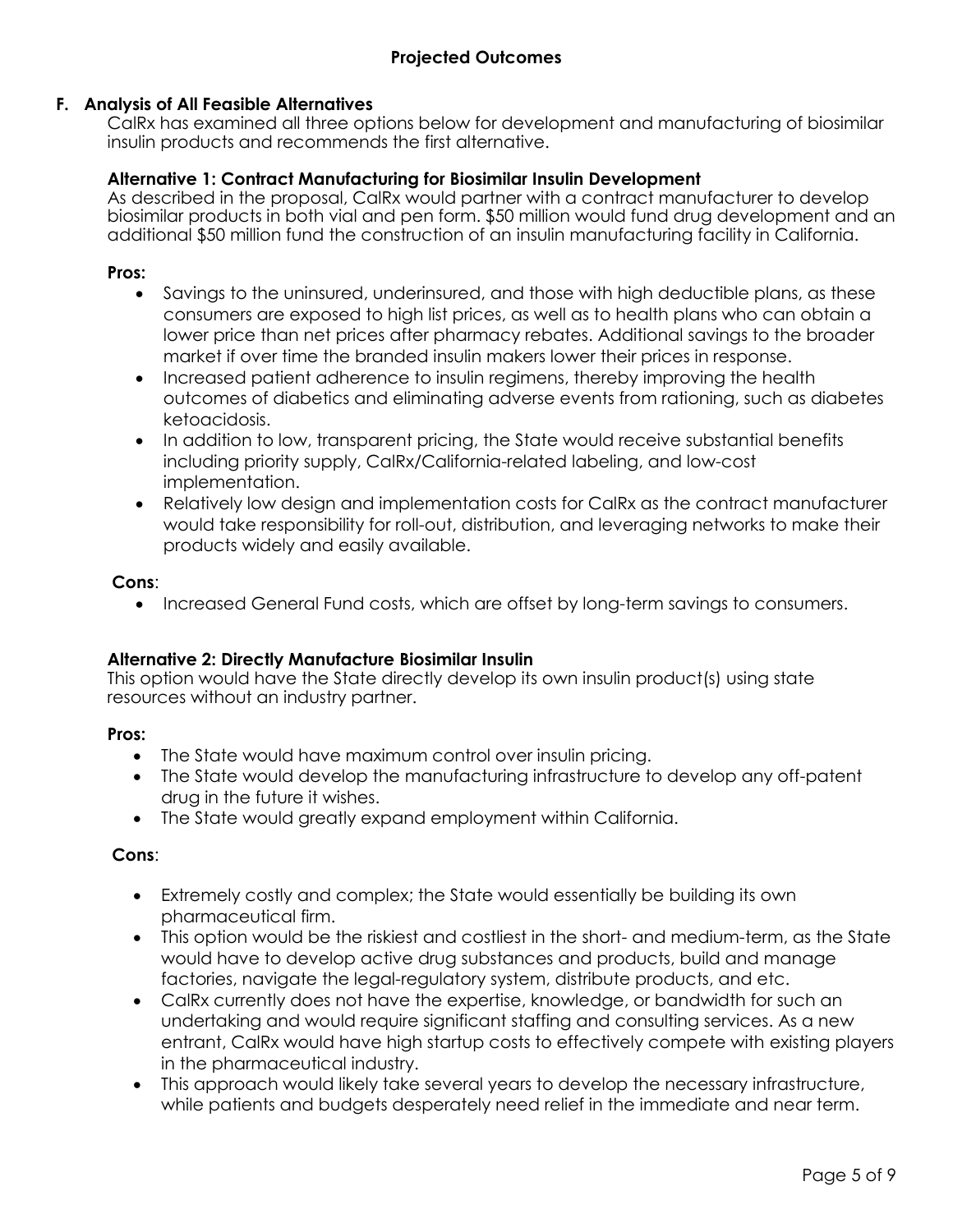# **Option 3: Maintain the Status Quo**

**Pros:**

• No direct General Fund expenditures

# **Cons**:

- Continuation of high rebate, high list price tactics between insulin manufacturers, PBMs, and health plans that result in uninsured and underinsured consumers bearing the brunt of high-cost insulins. These tactics perpetuate disparities in health care access and outcomes as patients with good insurance coverage pay low cost-shares, while the uninsured and underinsured are exposed to ever increasing list prices for insulin.
- Indirect costs for unmanaged diabetes due to non-adherence to insulin, leading to unsustainable costs for health budgets at the local, county, and state level as insulin prices continue to escalate.
- One in in four diabetics cannot afford their insulin, and thus ration or have ceased taking their medicine altogether. The status quo has led to the deaths of numerous diabetics in California and across the nation.
- Patients will continue utilizing PAPs to afford their lifesaving medication, even if those programs raise system-wide costs and are largely unreliable.

# **G. Implementation Plan**

Upon appropriation of funds, HCAI would implement the California Biosimilar Insulin Initiative, including obtaining consulting services for monitoring and oversight and disbursing funds according to the milestone/gated payment schedule.

## **H. Supplemental Information**

Attachment A: Fiscal Detail Sheet

Attachment B: Proposed Provisional Language

#### **I. Recommendation**

HCAI recommends approval of this request, per Alternative 1, which would allow CalRx to begin funding its biosimilar insulin development and manufacturing initiative, in accordance with the California Affordable Drug Manufacturing Act of 2020 (Chapter 207, Statutes of 2020 [SB 852]) and Executive Order N-01-19. Doing so would bring low-cost interchangeable biosimilar insulin products to Californians needing insulin. These products will be widely and easily available, bringing substantial financial relief to diabetics and budgets at the local, county, and state level.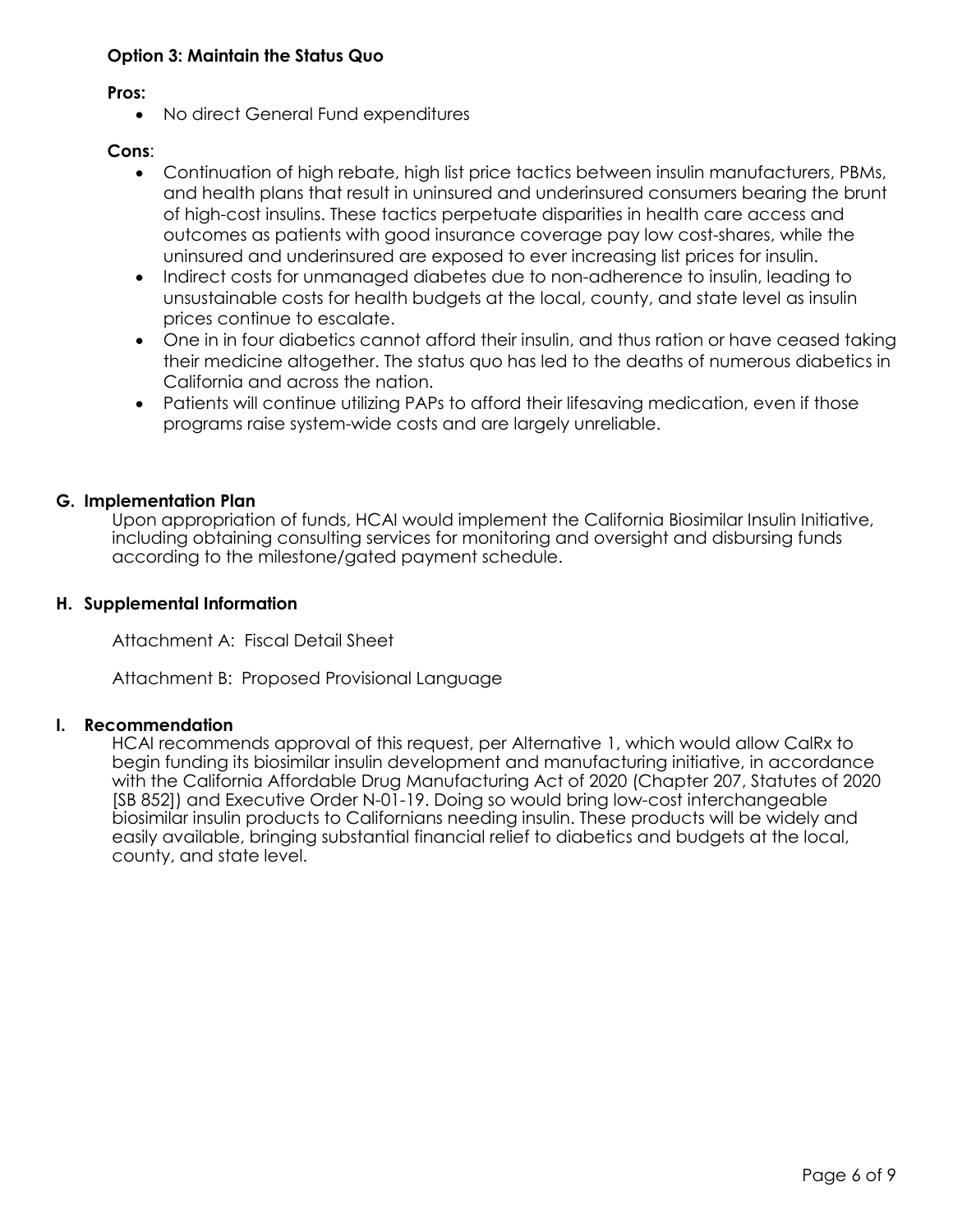# BCP Fiscal Detail Sheet

BCP Title: Reducing the Cost of Insulin: CalRx Biosimilar Insulin Development

BR Name: 4140-079-BCP-2022-A1

Budget Request Summary

# Personal Services

| <b>Personal Services</b>                               | <b>FY22</b>      | <b>FY22</b>     | <b>FY22</b>     | <b>FY22</b>     | <b>FY22</b>     | <b>FY22</b>      |
|--------------------------------------------------------|------------------|-----------------|-----------------|-----------------|-----------------|------------------|
|                                                        | Current          | <b>Budget</b>   | $BY+1$          | $BY+2$          | $BY+3$          | $BY+4$           |
|                                                        | Year             | Year            |                 |                 |                 |                  |
| Salaries and Wages                                     | 0                | 406             | 406             | 406             | 406             | $\overline{0}$   |
| Earnings - Temporary Help                              |                  |                 |                 |                 |                 |                  |
| <b>Total Salaries and Wages</b>                        | \$0              | \$406           | \$406           | \$406           | \$406           |                  |
| <b>Total Personal Services</b>                         | $\overline{\$0}$ | \$406           | \$406           | \$406           | \$406           | $rac{$0}{$0}$    |
| <b>Operating Expenses and Equipment</b>                |                  |                 |                 |                 |                 |                  |
| <b>Operating Expenses and Equipment</b>                | <b>FY22</b>      | <b>FY22</b>     | <b>FY22</b>     | <b>FY22</b>     | <b>FY22</b>     | <b>FY22</b>      |
|                                                        | Current          | <b>Budget</b>   | $BY+1$          | $BY+2$          | $BY+3$          | $BY+4$           |
|                                                        | Year             | Year            |                 |                 |                 |                  |
| 5301 - General Expense                                 | 0                | 6               | 6               | 6               | 6               | 0                |
| 5302 - Printing                                        | 0                | $\overline{2}$  | 2               | $\overline{2}$  | $\overline{2}$  | $\overline{0}$   |
| 5304 - Communications                                  | 0                | $\overline{2}$  | $\overline{2}$  | $\overline{2}$  | $\overline{2}$  | $\overline{0}$   |
| $\overline{5306}$ - Postage                            | 0                | $\overline{2}$  | $\overline{2}$  | $\overline{2}$  | $\overline{2}$  | $\overline{0}$   |
| 5320 - Travel: In-State                                | 0                | $\overline{8}$  | $\overline{8}$  | $\overline{8}$  | 8               | $\overline{0}$   |
| 5324 - Facilities Operation                            | 0                | $\overline{30}$ | $\overline{30}$ | $\overline{30}$ | $\overline{30}$ | $\overline{0}$   |
| 5340 - Consulting and Professional Services - External | 0                | 230             | 240             | 240             | 240             | $\overline{0}$   |
| 5346 - Information Technology                          | 0                | $\overline{14}$ |                 | 4               | 4               | $\boldsymbol{0}$ |
| 54XX - Special Items of Expense                        | 0                | 100,000         | ∩               | $\overline{0}$  | 0               | $\overline{0}$   |
| <b>Total Operating Expenses and Equipment</b>          | \$0              | \$100,294       | \$294           | \$294           | \$294           | \$0              |
| <b>Total Budget Request</b>                            |                  |                 |                 |                 |                 |                  |
| <b>Total Budget Request</b>                            | <b>FY22</b>      | <b>FY22</b>     | <b>FY22</b>     | <b>FY22</b>     | <b>FY22</b>     | <b>FY22</b>      |
|                                                        | Current          | <b>Budget</b>   | $BY+1$          | $BY+2$          | $BY+3$          | $BY+4$           |
|                                                        | Year             | Year            |                 |                 |                 |                  |
| <b>Total Budget Request</b>                            | $\overline{50}$  | \$100,700       | \$700           | \$700           | \$700           | $\overline{50}$  |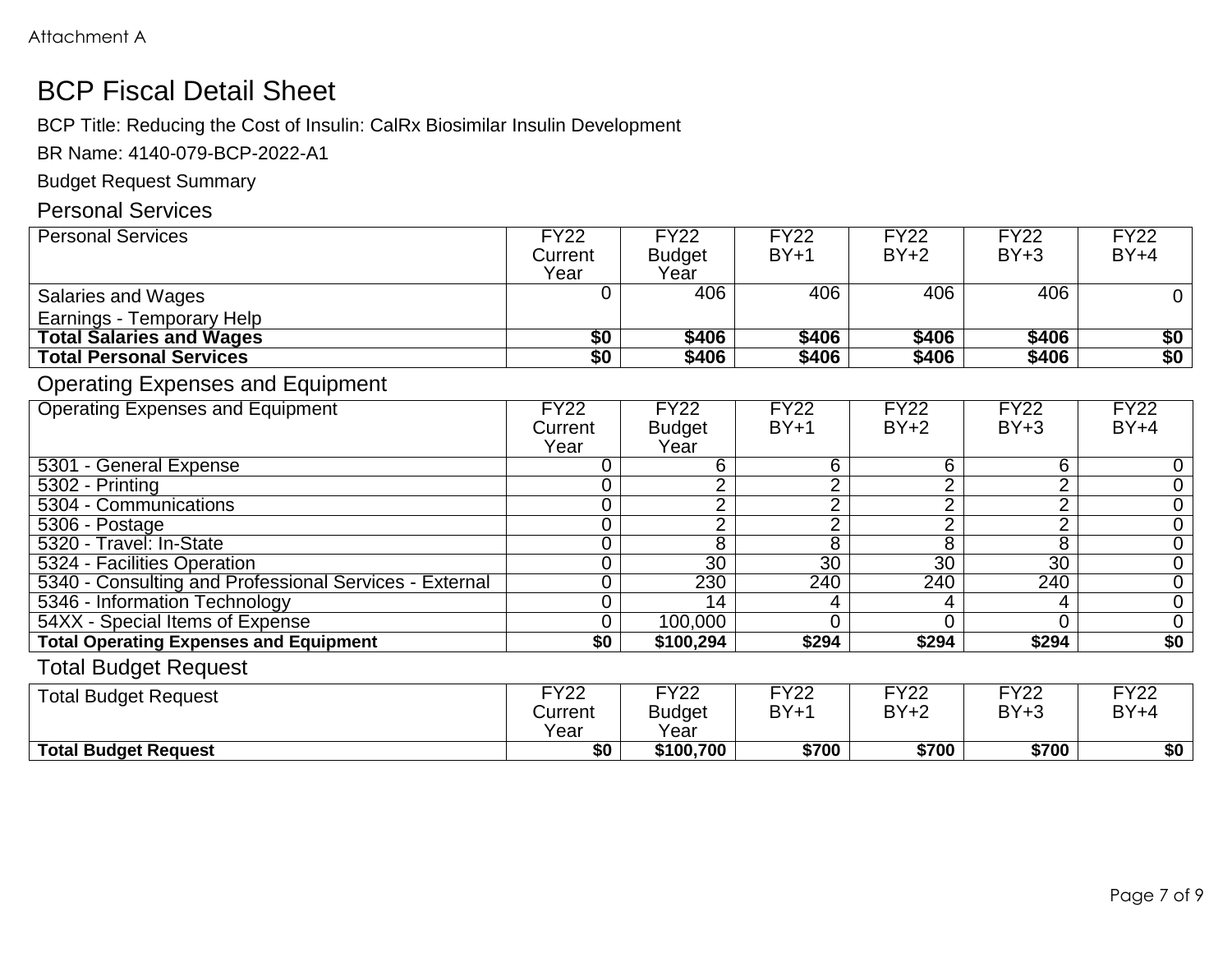# Attachment A

# Fund Summary

# Fund Source

| <b>Fund Source</b>                         | <b>FY22</b><br>Current<br>Year | <b>FY22</b><br><b>Budget</b><br>Year | <b>FY22</b><br>$BY+1$ | <b>FY22</b><br>$BY+2$ | <b>FY22</b><br>$BY+3$ | <b>FY22</b><br>$BY+4$ |
|--------------------------------------------|--------------------------------|--------------------------------------|-----------------------|-----------------------|-----------------------|-----------------------|
| State Operations - 0001 - General Fund     |                                | 700                                  | 700                   | 700                   | 700                   |                       |
| <b>Total State Operations Expenditures</b> | \$0                            | \$700                                | \$700                 | \$700                 | \$700                 | \$0                   |
| Local Assistance - 0001 - General Fund     |                                | 100,000                              |                       |                       |                       |                       |
| <b>Total Local Assistance Expenditures</b> | \$0                            | \$100,000                            | \$0                   | \$0                   | \$0                   | \$0                   |
| <b>Total All Funds</b>                     | \$0                            | \$100,700                            | \$700                 | \$700                 | \$700                 | \$0                   |

# Program Summary

# Program Funding

| <b>Program Funding</b>                       | <b>FY22</b><br>Current<br>Year | <b>FY22</b><br><b>Budget</b><br>Year | FY22<br>$BY+1$ | FY22<br>$BY+2$ | FY22<br>$BY+3$ | FY22<br>$BY+4$ |
|----------------------------------------------|--------------------------------|--------------------------------------|----------------|----------------|----------------|----------------|
| 3831 - Health Care Quality and Affordability |                                | 100,700                              | 700            | 700            | 700            |                |
| Total All Programs                           | \$0                            | \$100,700                            | \$700          | \$700          | \$700          | \$0            |